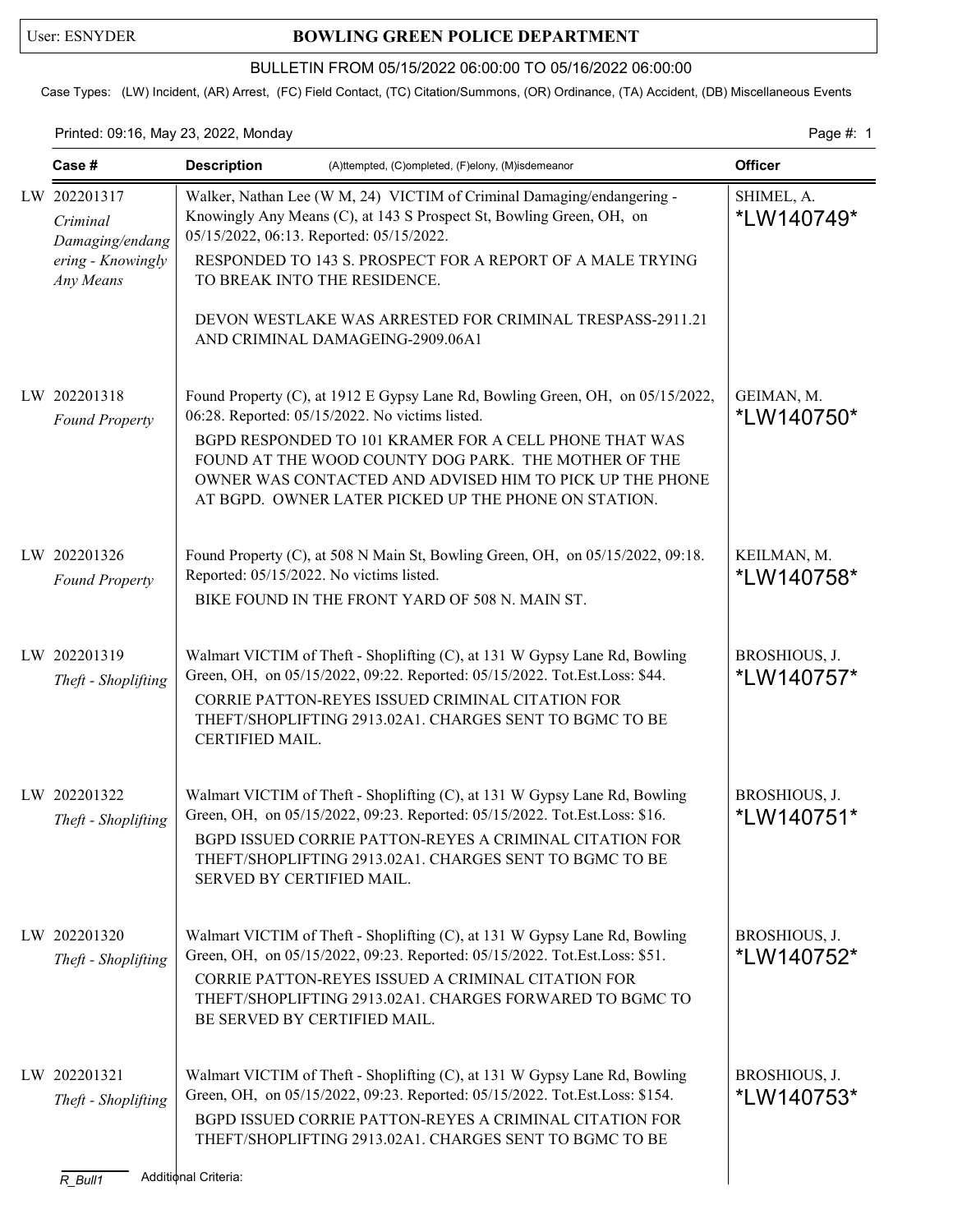| Case #                                                                        | <b>Description</b><br>(A)ttempted, (C)ompleted, (F)elony, (M)isdemeanor |                                                                                                                                                                                                                                                                                 | <b>Officer</b>                   |  |
|-------------------------------------------------------------------------------|-------------------------------------------------------------------------|---------------------------------------------------------------------------------------------------------------------------------------------------------------------------------------------------------------------------------------------------------------------------------|----------------------------------|--|
|                                                                               | SERVED BY CERTIFIED MAIL.                                               |                                                                                                                                                                                                                                                                                 |                                  |  |
| LW 202201323<br>Theft - Shoplifting                                           | SERVED BY CERTIFIED MAIL.                                               | Walmart VICTIM of Theft - Shoplifting (C), at 131 W Gypsy Lane Rd, Bowling<br>Green, OH, on 05/15/2022, 09:23. Reported: 05/15/2022. Tot.Est.Loss: \$74.<br>BGPD ISSUED CORRIE PATTON-REYES A CRIMINAL CITATION FOR<br>THEFT/SHOPLIFTING 2913.02A1. CHARAGES SENT TO BGMC TO BE | BROSHIOUS, J.<br>*LW140754*      |  |
| LW 202201324<br>Theft - Shoplifting                                           | SERVED BY CERTIFIED MAIL.                                               | Walmart VICTIM of Theft - Shoplifting (C), at 131 W Gypsy Lane Rd, Bowling<br>Green, OH, on 05/15/2022, 09:23. Reported: 05/15/2022. Tot.Est.Loss: \$55.<br>BGPD ISSUED CORRIE PATTON-REYES A CRIMINAL CITATION FOR<br>THEFT/SHOPLIFTING 2913.02A1. CHARGES SENT TO BGMC TO BE  | BROSHIOUS, J.<br>*LW140755*      |  |
| LW 202201325<br>Theft - Shoplifting                                           | SERVED BY CERTIFIED MAIL.                                               | Walmart VICTIM of Theft - Shoplifting (C), at 131 W Gypsy Lane Rd, Bowling<br>Green, OH, on 05/15/2022, 09:23. Reported: 05/15/2022. Tot.Est.Loss: \$38.<br>BGPD ISSUED CORRIE PATTON-REYES A CRIMINAL CITATION FOR<br>THEFT/SHOPLIFTING 2913.02A1. CHARGES SENT TO BGMC TO BE  | BROSHIOUS, J.<br>*LW140756*      |  |
| LW 202201327<br>Mental                                                        | BGPD.                                                                   | Velazquez, Monique Patrize (B F, 22) VICTIM of Mental (C), at 552 E Court St,<br>Bowling Green, OH, on 05/15/2022, 11:30. Reported: 05/15/2022.<br>BGPD RESPONDED TO A SUBJECT HAVING A MANIC EPISODE AT                                                                        | BROSHIOUS, J.<br>*LW140759*      |  |
| LW 202201328<br><b>Found Property</b>                                         | INTO PROPERTY.                                                          | Found Property (C), at 422 Bishop Rd, Bowling Green, OH, on 05/15/2022, 11:50.<br>Reported: 05/15/2022. No victims listed.<br>BGPD RESPONDED TO 422 BISHOP/SOURCE ONE, FOR A HANDGUN IN<br>A REPOSSESSED VEHICLE. HANDGUN WAS SECURED AND PLACED                                | GEIMAN, M.<br>*LW140760*         |  |
| LW 202201329<br>Criminal<br>Damaging/endang<br>ering - Knowingly<br>Any Means | 12:16. Reported: 05/15/2022.                                            | Enriquez, Manuel H. (W M, 76) VICTIM of Criminal Damaging/endangering -<br>Knowingly Any Means (C), at 302 S Summit St, Bowling Green, OH, on 05/15/2022,<br>BGPD TOOK A CRIMINAL DAMAGING COMPLAINT.                                                                           | BROSHIOUS, J.<br>*LW140762*      |  |
| LW 202201330<br>Civil Dispute /<br>Matter                                     |                                                                         | Civil Dispute / Matter (C), at 1474 Scott Hamilton Ave, Bowling Green, OH, on<br>05/15/2022, 14:00. Reported: 05/15/2022. No victims listed.<br>BGPD CAME ON STATION TO TAKE A CIVIL REPORT.                                                                                    | GEIMAN, M.<br><i>*</i> LW140763* |  |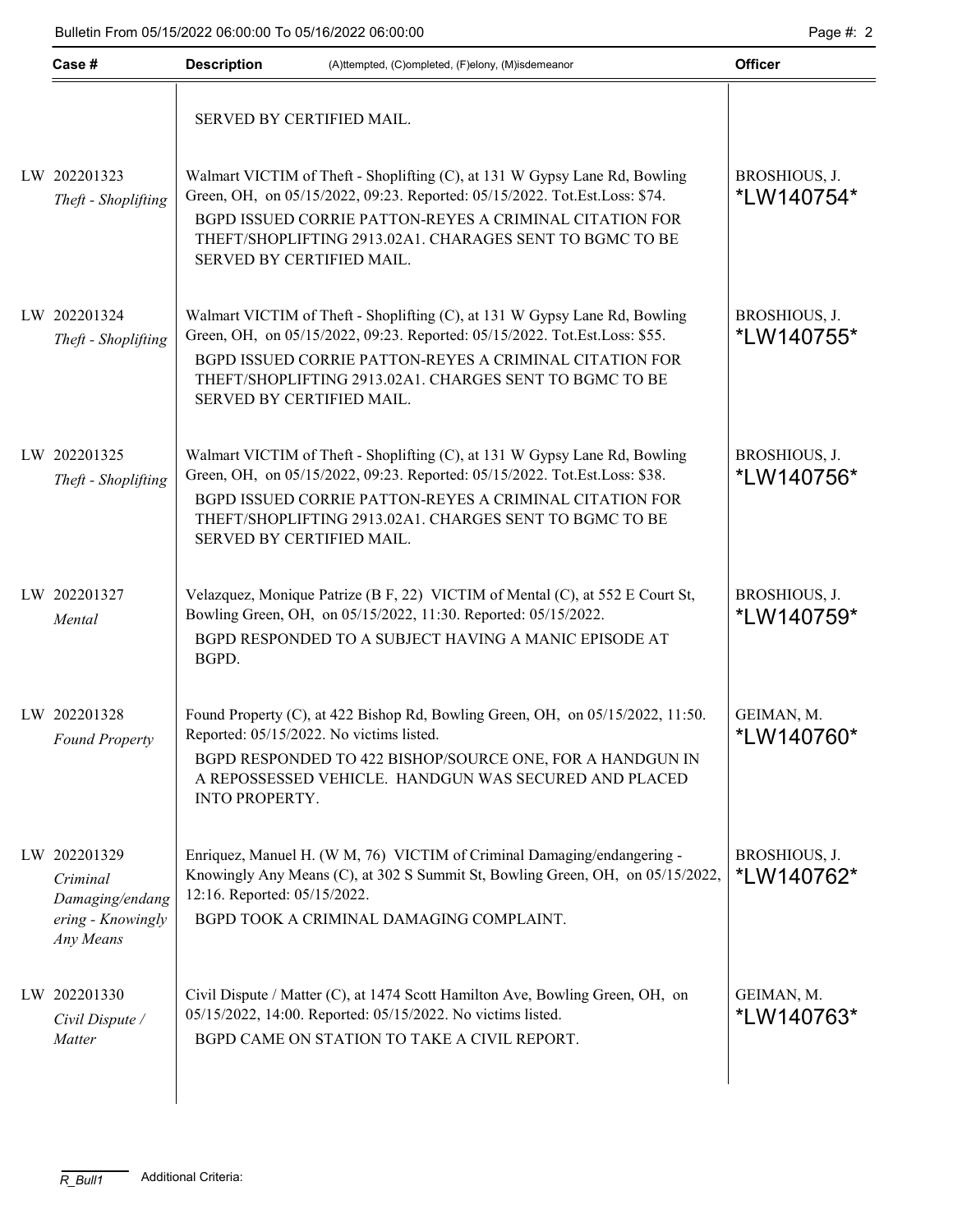| Case #                                                                         | <b>Description</b><br>(A)ttempted, (C)ompleted, (F)elony, (M)isdemeanor                                                                                                                                                                                                                                        | <b>Officer</b>              |
|--------------------------------------------------------------------------------|----------------------------------------------------------------------------------------------------------------------------------------------------------------------------------------------------------------------------------------------------------------------------------------------------------------|-----------------------------|
| LW 202201331<br><b>Found Property</b>                                          | Found Property (C), at 1017 S Main St, Bowling Green, OH, on 05/15/2022, 15:15.<br>Reported: 05/15/2022. No victims listed.<br>BGPD WAS GIVEN A FOUND DRIVERS LICENSE AT CHARING CROSS.<br>LICENSE FOR JACOB TRUNKELY WAS PLACED INTO PROPERTY.                                                                | GEIMAN, M.<br>*LW140765*    |
| LW 202201332<br><b>Bgpd</b> Civil<br>Enforcement                               | Society VICTIM of Bgpd Civil Enforcement (C), at 520 S Main St, Bowling Green,<br>OH, on 05/15/2022, 17:51. Reported: 05/15/2022.<br>BGPD SPOKE WITH THE RESIDENT OF 525 N. SUMMIT ST. ABOUT TALL<br>GRASSES AND WEEDS IN THE LAWN. ALEXIS CHRISTINE BREINZ<br>WAS GIVEN A CRIMINAL WARNING FOR NOXIOUS WEEDS. | FAIRBANKS, C.<br>*LW140770* |
| LW 202201333<br><b>Bgpd</b> Civil<br>Enforcement                               | Bgpd Civil Enforcement (C), at 325 N Summit St, Bowling Green, OH, on<br>05/15/2022, 18:27. Reported: 05/15/2022. No victims listed.<br>BGPD SPOKE WITH THE RESIDENT OF 325 N. SUMMIT ST. ABOUT TALL<br>GRASSES AND WEEDS IN THE LAWN. JOSHUA ADAM FRAZIER WAS<br>GIVEN A CRIMINAL WARNING FOR NOXIOUS WEEDS.  | FAIRBANKS, C.<br>*LW140771* |
| LW 202201335<br>Telecommunicatio<br>ns Harassment -<br>Fail To Desist          | Flores, Eleni Renee (W F, 28) VICTIM of Telecommunications Harassment - Fail To<br>Desist (C), at 214 E Napoleon Rd, Bowling Green, OH, on 05/15/2022, 19:12.<br>Reported: 05/15/2022.<br>BGPD TOOK A HARASSMENT REPORT REGARDING A CUSTODY<br>DISPUTE.                                                        | ROMSTADT, R.<br>*LW140773*  |
| LW 202201339<br>Health And<br>Welfare                                          | Health And Welfare (C), at 308 Conneaut Ave, Bowling Green, OH, on 05/15/2022,<br>22:54. Reported: 05/15/2022. No victims listed.<br>RESPONDED TO 308 CONNEAUT AVENUE FOR A WELFARE CHECK OF<br>A FEMALE.                                                                                                      | SHIMEL, A.<br>*LW140776*    |
| LW 202201340<br>Juvenile-<br>Unruly, viol Other<br>Than 2923.211 Or<br>2151.87 | Society VICTIM of Juvenile- Unruly, viol Other Than 2923.211 Or 2151.87 (C), at<br>535 W Gypsy Lane Rd, Bowling Green, OH, on 05/16/2022, 01:32. Reported:<br>05/16/2022.<br>BGPD TOOK A REPORT OF A RUNAWAY JUVENILE                                                                                          | ROMSTADT, R.<br>*LW140777*  |
| LW 202201341<br>Fire/misc                                                      | Mongare, Derrick Ndubi (B M, 25) VICTIM of Fire/misc (C), at 214 E Napoleon Rd,<br>Bowling Green, OH, on 05/16/2022, 04:43. Reported: 05/16/2022.<br>A REPORT OF A KITCHEN FIRE WAS TAKEN.                                                                                                                     | MOOMEY, A.<br>*LW140778*    |